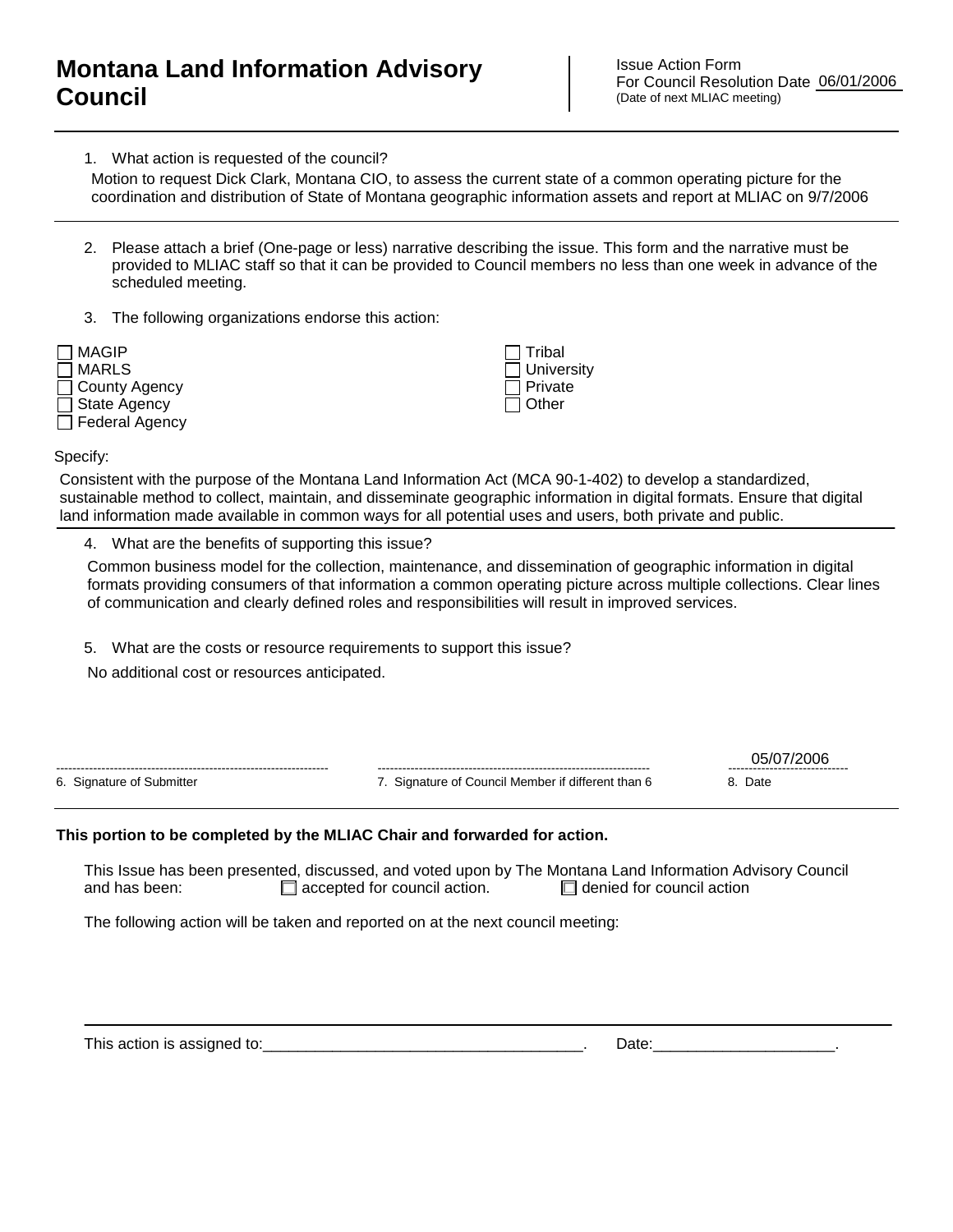## **Motion to request Dick Clark, Montana CIO, to assess the current state of a common operating picture for the coordination and distribution of State of Montana geographic information assets and report at MLIAC on 9/7/2006**

Common Operating Picture: A common operating picture (COP) is a term that is referenced in current emergency management doctrine. In the context of this discussion, the goal of a common operating picture is to facilitate collaborative planning and assist MLIAC in developing a common situational awareness. Over time the goal could expand from a collaborative planning and monitoring tool to a robust business model. Some of the initial components might include:

- Developing and maintaining policy and doctrine
- Promoting a capable workforce
- Building and maintaining coalitions
- Promoting organizational communication
- Learning

Current Condition: Montana legislative and administrative actions may have unintentionally introduced confusion in regard to a common operating picture for the coordination and distribution of State of Montana geographic information assets. A number of GIS professionals have recently expressed their frustration over a confused picture of roles and responsibilities, and perhaps conflicting missions due to overlapping legislative or administrative authority. In any case, the operating picture for the coordination and distribution of State of Montana geographic information assets may not be as clear as needed for MLIAC to operate decisively. At least part of this picture is captured by the Montana Statutes 2-15-1514: Natural Resource Data System Advisory Committee, 90-15: Natural Resource Information System and 90-1-401: Montana Land Information Act. There are significant geographic information assets, both data and personnel, within the Department of Administration, the Montana State Library, and a host of other state agencies. The Legislative Services Divisions Performance Audit Number 01P-07: Geographic Information System (GIS) Implementation and Development in Montana Federal, State, Local and Private Sector Entities adds even more intrigue to the discussion. MLIAC might documents using terms like "state GIS coordinator" and "state clearinghouse" or "clearinghouse" without clearly understanding the scope of these roles and their relationship, and perhaps unclear authority.

Need: For the benefit of the Council members and the GIS community at-large, the primary need and request is a clear articulation of current roles and responsibilities regarding the coordination and distribution of geographic information assets within the State of Montana. If the picture is confused, then to determine\recommend\consider whether or not administration or legislative changes need to be advanced by MLIAC.

Benefit: Clear lines of communication and clearly defined roles and responsibilities will result in improved services and clearly articulate the current business model for the collection, maintenance, and dissemination of geographic information assets with the State of Montana. This provides producers, consumers, and MLIAC with a common operating picture for advancing geographic information services in Montana.